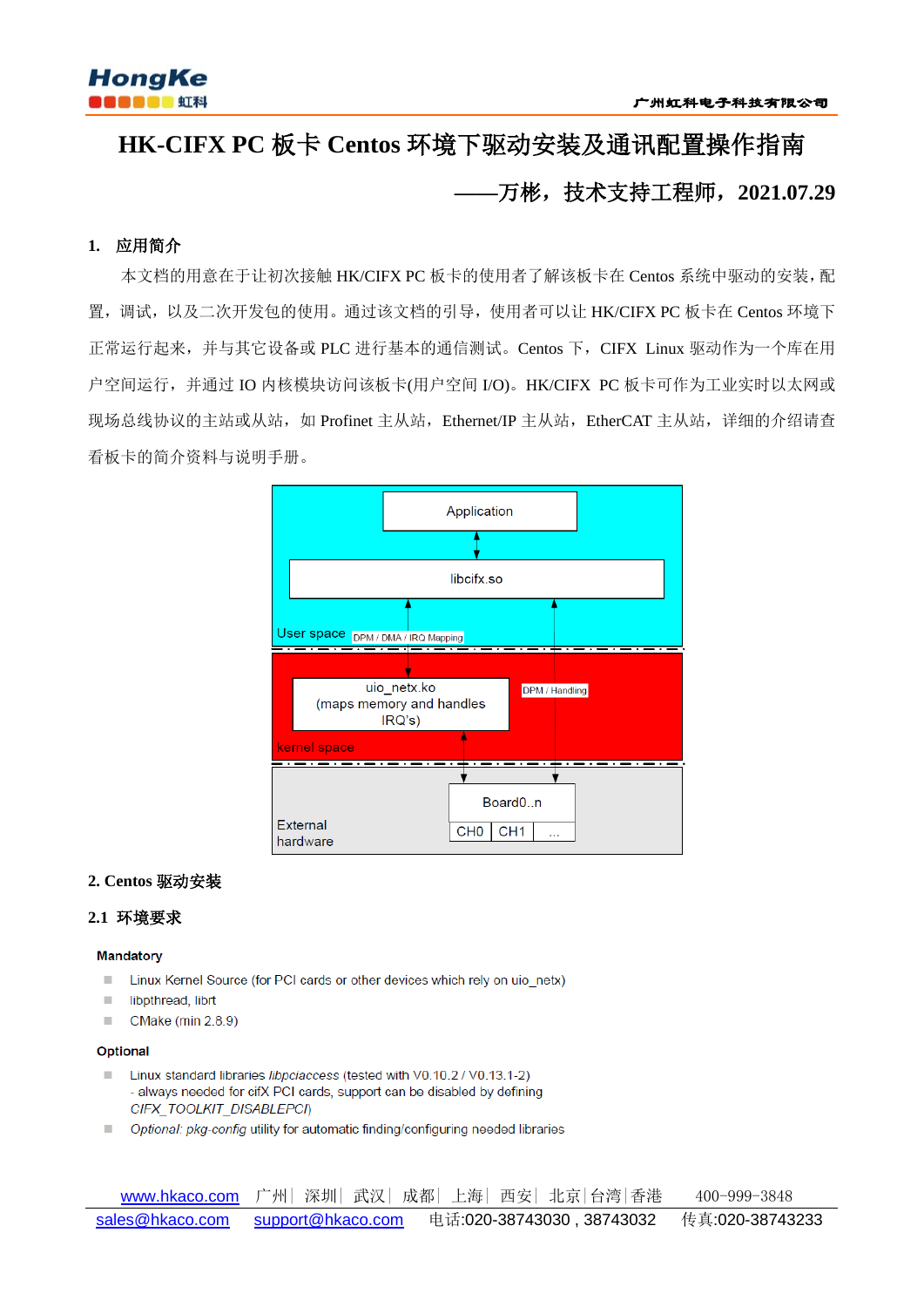

#### **2.2 Centos** 组件更新

安装驱动之前,根据 HK/CIFX PC 板卡在 Centos 系统下运行环境的基本要求,因此建议先更新和安 装必要的功能组件,主要是安装下 libpciaccess (PCI 板卡) 标准库以及 pkg-config 工具。在 Centos 系统联 网情况下(注意修改/etc/sysconfig/network-scripts/路径对于网络配置文件中 ONBOOT = yes),可通过 sudo yum install 命令更新 libpciaccess 库 (yum install libpciaccess-devel), pkg-config 可参考如下说明安装:

- 1、下载 pkg-config:wget <https://pkg-config.freedesktop.org/releases/pkg-config-0.29.tar.gz>
- 2、解压: tar -zxvf pkg-config-0.29.tar.gz
- 3、cd 进入解压文件夹
- 4、运行配置文件进行系统配置 : ./configure --with-internal-glib
- 5、编译 pkgconfig : make
- 6、安装包自检测 : make check
- 7、安装: make install

安装完成后,建议先确认下 libpciaccess 库所在路径及其 pciaccess.pc 文件所包含路径,与

PKG\_CONFIG\_PATH 环境变量路径是否一致,不一致通过 export 命令额外添加上,避免编译和安装 CIFX

Linux 驱动时出"libpciaccess not found via pkg-config"。

查看 PKG\_CONFIG\_PATH 当前路径: echo \$PKG\_CONFIG\_PATH

加上某库的 pkg 路径: export PKG\_CONFIG\_PATH=/usr/lib/pkgconfig/

#### **2.3** 解压驱动包

复制驱动压缩包到 Centos 操作系统环境中,通过 tar -zxvf 命令解压 CIFX PC 板卡 Linux 驱动压缩包, 便于演示,这里通过 mv 命令重新命名为 project,注意解压路径中不要包含空格。解压后文件中包含/driver 和/examples 文件中, 分别包含 CIFX PC 板卡驱动以及板卡程序示例。

#### **2.4** 安装驱动

(1、进入驱动文件夹/home/project/driver,参考 ReadMe 中安装 uio\_netx 说明按步骤执行操作:

Open the console and change in the directory containing this document.

1) Build and install the kernel modules 1) Build and install the kernel modules<br>1.1) Enter folder script (e.g. cd ./script)<br>1.2) To build the modules run "./install\_uio\_netx\_build" (root\_required)<br>1.3) To install the modules run "./install\_uio\_netx\_install" (roo 2) Install the bootloader 2.1) Enter folder script (e.g. cd ./script)<br>2.2) Fun the script "./install\_firmware install" (root required) 3) Build and install the user space library libcifx<br>3.1) Enter folder libcifx (e.g. od ./libcifx)<br>3.2) Run "./configure"<br>3.3) Run "make"<br>3.4) Run "make" (root required) <u>www.hkaco.com</u> 广州│深圳│武汉│成都│上海│西安│北京│台湾│香港 400-999-3848 [sales@hkaco.com](mailto:sales@hkaco.com) [support@hkaco.com](mailto:support@hkaco.com) 电话:020-38743030 , 38743032 传真:020-38743233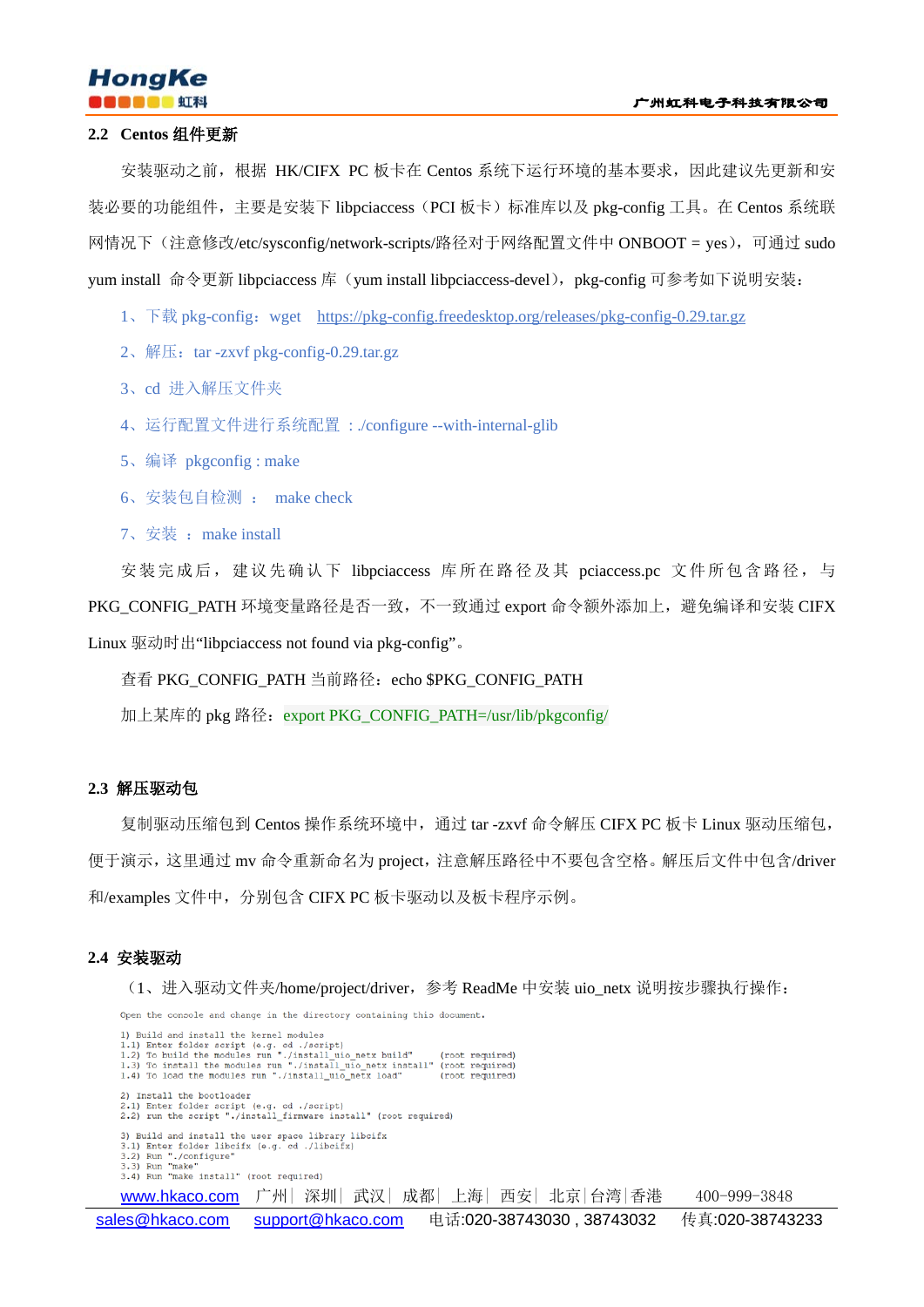### 广州虹科电子科技有限公司

# **HongKe**

之后执行驱动安装脚本 build\_install\_driver,根据安装过程中出现的提示选择必要的操作,驱动正确安 装 打 印 消 息 最 后 会 提 示 "cifx driver successfully installed" 。 如 果 驱 动 安 装 过 程 中 出 现 报 错 "configure:error:libpciaccess not found via pkg-config,or wrong version!",那么参考 Centos 组件更新一节说明, 安装必要的组件。

(2、驱动正确安装后,可以查看到通过驱动安装脚本创建的/opt/cifx 文件中,其中包括板卡 boot loader 文件, device.conf 配置文件以及设备识别所需的文件树结构(以下示例中为: Device identification via single directory 方式文件树结构)。另外在用户本地库/usr/local/lib 目录中可以查看到已安装的 libcifx 相关的库文 件,头文件在/usr/local/include/cifx 中。

(3、通常情况下驱动安装后 uio\_netx 需要手动再安装(modprobe uio\_netx), 为避免反复操作,建议 将 uio\_netx 添加到 Centos 模块自启动内,可以直接在/etc 目录下 modules 文件中添加 uio\_netx。

以及若例程编译后执行时时可能出现无法链接到 libcifx 库的情况,提示找不到相关的.so 库报错。也 就是说, /usr/local/lib 目录不在系统默认的库搜索目录中, 需要将目录加进去:

1、首先打开/etc/ld.so.conf 文件;

2、加入动态库文件所在的目录:执行 vi /etc/ld.so.conf,在"include ld.so.conf.d/\*.conf"下方增加 "/usr/local/lib";

3、保存后,在命令行终端执行:/sbin/ldconfig -v;其作用是将文件/etc/ld.so.conf 列出的路径下的库文 件缓存。

或者出现:Linux make && make install 时出现 missing aclocal-1.14 -I m4 make: \*\*\* [aclocal.m4] 错误 127。这时:先执行 autoreconf -ivf 加载缺失文件 后 再执行 make 就可以。

以上操作完成。重启 Centos 系统可使得修改的配置生效。驱动正确安装与配置后,CIFX PC 板卡可在 Centos 下使用。

# **3.** 板卡配置与通讯测试

### **3.1** 板卡配置

HK/CIFX PC 板卡主要应用是可作为工业实时以太网或现场总线协议的主站或从站,如 Profinet 主从 站, Ethernet/IP 主从站, EtherCAT 主从站。HK/CIFX PC 板卡可通过加载不同的协议固件, 使得板卡可以 充当相应的主从站,对于 cifX 设备,固件及其配置文件不存储在硬件上,因此还需要给 Centos 环境中提 供必要的文件,工控机每次上电时会将 boot loader、firmware、configuration file 加载到硬件板卡中。

 [www.hkaco.com](http://www.hkaco.com/) 广州| 深圳| 武汉| 成都| 上海| 西安| 北京|台湾|香港 400-999-3848 [sales@hkaco.com](mailto:sales@hkaco.com) [support@hkaco.com](mailto:support@hkaco.com) 电话:020-38743030 , 38743032 传真:020-38743233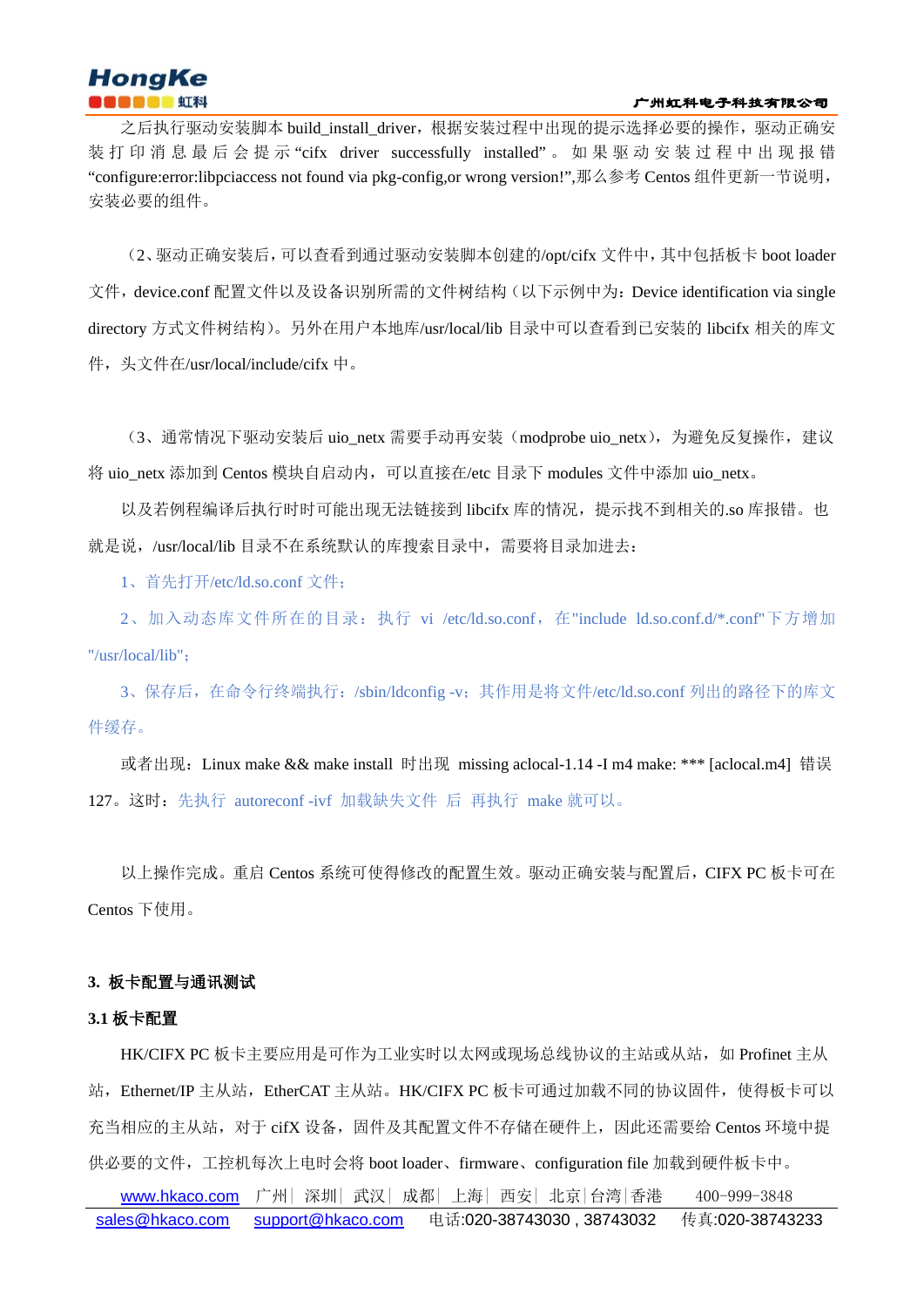(1、创建特定的文件结构

为了允许特定设备的配置,板卡识别,固件需要被存储在主机上的特定文件夹结构中,以建立板卡和 固件之间的唯一关系。默认情况下,所有相关的文件位于"/opt/cifx"目录中。驱动程序支持如下四种不同类 型的板卡的配置,每一种都有其特定的文件夹结构。

 $\Box$  slotnumber (depends on the hardware, requires slotnumber switch on the hardware)

 $\Box$  device and serial number

 $\Box$  card name

 $\Box$  single directory

一种比较简单的设置配置文件存储的方式是通过位于驱动/driver/scripts/中的安装脚本 install\_firmware

来创建相应的文件结构。

| ш | First install the second stage boot loader by calling (root privileges are required)                                               |
|---|------------------------------------------------------------------------------------------------------------------------------------|
|   | <b><i>Jinstall firmware install</i></b>                                                                                            |
|   | This creates the folder '/opt/cifx/deviceconfig' and copies the second stage boot loader to<br>'/opt/cifx/'                        |
|   | Depending on the chosen configuration file storage method, execute one of the following<br>commands (root privileges are required) |
|   | Device identification via device and serial number:                                                                                |
|   | linstall firmware add device [device no] [serial no].                                                                              |
|   | Device identification via slotnumber:                                                                                              |
|   | Jinstall firmware add slot dir [slot no]                                                                                           |
|   | Device identification via single directory:                                                                                        |
|   | linstall firmware create single dir                                                                                                |
|   |                                                                                                                                    |

本文章示例中采用 single directory 实现文件存储, 建立板卡与固件之间关系, 实现设备识别与固件下 载。默认执行 cifx 板卡驱动安装脚本后, 所创建好的文件目录与 single directory 方式一致, 因此如果采用 此方式可省略此步。

| Subdirectory        | <b>Description</b>                                                                                                                                                                                                                                                   |
|---------------------|----------------------------------------------------------------------------------------------------------------------------------------------------------------------------------------------------------------------------------------------------------------------|
| <basedir></basedir> | <b>Base directory</b><br>Default: '/opt/cifx'<br>Can be changed during userspace library initialization. This directory must contain the<br>second stage PCI boot loader (e.g. NETX100-BSL.BIN).                                                                     |
| deviceconfig        | Device specific configuration files                                                                                                                                                                                                                                  |
| <b>FW</b>           | If single directory is used, the search path is set to<br><basedir>/deviceconfig/FW<br/>Contains the <i>device conf</i> which holds the device specific settings<br/>Note: This directory must contain the rcX base firmware if loadable modules are used.</basedir> |
| channel<#>          | Channel specific files<br>• firmware file (*.nxf - e.g. cifxdpm.nxf)<br>fieldbus configuration file (*.nxd - e.g. config.nxd)<br>٠<br>· firmware loadable module file (*.nxo)<br>Note: Currently only channel 0 is supported                                         |

(2、板卡组态配置

在 Windows 系统中安装板卡配置软件 SYCON.net, 在 SYCON.net 中对板卡参数进行网络组态, 如输 入输出数据量、通讯周期、IP 地址等,并将通讯正常的配置保存,具体配置可参考相关案例。从 SYCON.net 导出.nxd 格式的数据库文件或者从 Windows 板卡默认配置文件存储目录中拷贝出来(通常建议后者)。并 将.nxd 数据库文件和.nxf 协议栈固件文件拷贝到 Centos 设备配置目录中, single directory 方式保存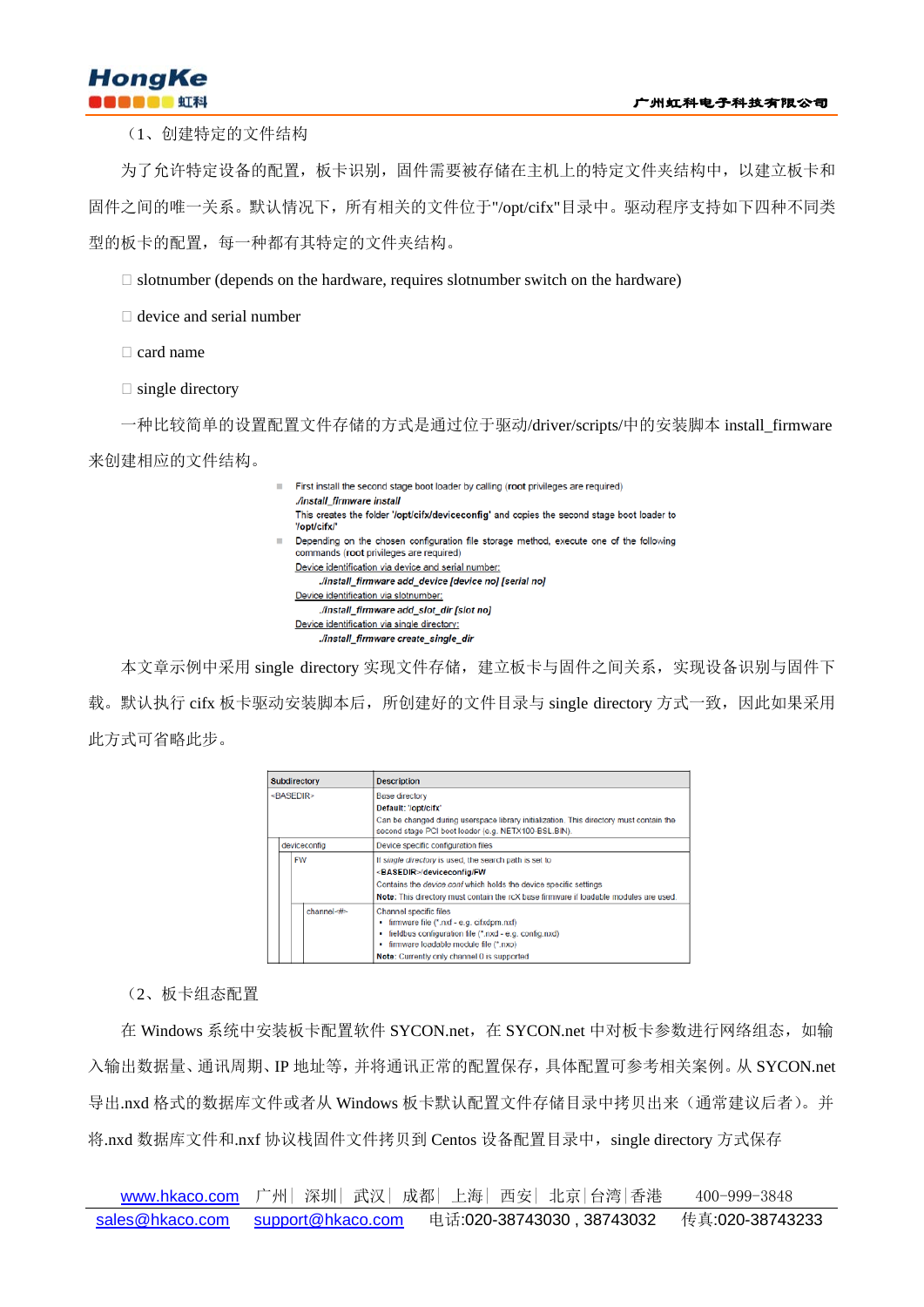

/opt/cifx/deviceconfig/FW/channel0 中。

需要重启工控机才能使得固件和配置加载到 cifx 板卡。



# **3.2** 通讯测试

本文章以 HK/CIFX PC 板卡作为 PROFINET 从站为例:首先在西门子 PLC 博途软件中进行 PROFINET 的网络组态与配置,注意在博途中导入的 gsd 文件版本以及 cifx 板卡所添加的输入输出模块需与 SYCON.net 软件中配置的一致,并下载给 PLC, 建立 PLC 与 cifx 板卡之间的 PROFINET 链接。

| 设备<br>一拓扑视图<br>品网络视图<br>『『设备视图<br>回動<br>▽置号田国Q±<br>鹽<br>■ 网络  连接 HM 连接<br>$\Xi$<br>10 通信<br>网络概览<br>连接<br>远程控制<br><b>VPN</b><br>Q 10 系统: PLC 1, PROFINET 10-System (100) △<br>₩ 设备<br>子网地址<br>类型<br><b>MO</b><br>r difigurant point<br>$\blacktriangleright$ S7-1200 station_1<br>\$7-1200 station<br>M<br>■ 添加新设备<br>$PLC_1$<br>CPU 1211C AC/DC/Rly<br>cifxrepns<br>PLC 1<br><b>高 设备和网络</b><br>v GSD device 1<br>GSD device<br>CIFX REPNS V3<br>CPU 1211C<br><b>Me</b><br>PLC_1 [CPU 1211C AC/DC/Rly]<br>cifyrepns<br>CIFX REIPNS V3.1.x<br>↜<br>PLC_1<br><b>IT 设备组态</b><br>☑<br><b>BENHO</b><br>cifirepns<br>192.168.0.2<br>9. 在线和诊断<br>▶ 一程序块<br><b>NEW WARRANT REPORTED THE PLC 1.PROFINET IO-Syste</b> Increase were a construction<br>▶ 工艺对象<br>▶ 间 外部原文件<br>▶ BLC 变量<br>▶ C PLC 数据类型<br>▶ 国监控与强制表<br>▶ ■ 在线备份<br>$\blacktriangleright$ $\blacktriangleright$ Traces<br>▶ 圖 设备代理数据<br>14 程序信息<br>■ PLC 报警文本列表<br>▼ ■ 本地模块<br>⊠<br>☑<br>PLC_1 [CPU 1211C AC/DC/RIv]<br>▼ 通 分布式 I/O<br>⊻<br>⊻<br>PROFINETIO-System (100): PN/IE 1<br>▶ 一 未分组的设备<br>■ 古安全设置<br>日<br>> 100%<br>$\blacksquare$<br>$  \zeta  $<br>$\langle$   $\mathbb{R}$<br>m<br>▶ → 公共数据<br>57-1200 station_1 [S7-1200 Station]<br><b>NES 9 2 诊断</b><br>Q属性<br>▶ 图文档设置<br>▶ □ 语言和资源<br>10 变量<br>系统常数<br>常规<br>文本<br>■ 在线访问<br>▶ 常规<br>■ 读卡器/USB 存储器<br>常规 | 项目树 |  | □ < cifxpnstest → 设备和网络 |  |  |  |  |  | 二亚亚×          |
|------------------------------------------------------------------------------------------------------------------------------------------------------------------------------------------------------------------------------------------------------------------------------------------------------------------------------------------------------------------------------------------------------------------------------------------------------------------------------------------------------------------------------------------------------------------------------------------------------------------------------------------------------------------------------------------------------------------------------------------------------------------------------------------------------------------------------------------------------------------------------------------------------------------------------------------------------------------------------------------------------------------------------------------------------------------------------------------------------------------------------------------------------------------------------------------------------------------------------------------------------------------------------------------------------------------------------|-----|--|-------------------------|--|--|--|--|--|---------------|
|                                                                                                                                                                                                                                                                                                                                                                                                                                                                                                                                                                                                                                                                                                                                                                                                                                                                                                                                                                                                                                                                                                                                                                                                                                                                                                                              |     |  |                         |  |  |  |  |  |               |
|                                                                                                                                                                                                                                                                                                                                                                                                                                                                                                                                                                                                                                                                                                                                                                                                                                                                                                                                                                                                                                                                                                                                                                                                                                                                                                                              |     |  |                         |  |  |  |  |  |               |
|                                                                                                                                                                                                                                                                                                                                                                                                                                                                                                                                                                                                                                                                                                                                                                                                                                                                                                                                                                                                                                                                                                                                                                                                                                                                                                                              |     |  |                         |  |  |  |  |  |               |
|                                                                                                                                                                                                                                                                                                                                                                                                                                                                                                                                                                                                                                                                                                                                                                                                                                                                                                                                                                                                                                                                                                                                                                                                                                                                                                                              |     |  |                         |  |  |  |  |  |               |
|                                                                                                                                                                                                                                                                                                                                                                                                                                                                                                                                                                                                                                                                                                                                                                                                                                                                                                                                                                                                                                                                                                                                                                                                                                                                                                                              |     |  |                         |  |  |  |  |  |               |
|                                                                                                                                                                                                                                                                                                                                                                                                                                                                                                                                                                                                                                                                                                                                                                                                                                                                                                                                                                                                                                                                                                                                                                                                                                                                                                                              |     |  |                         |  |  |  |  |  |               |
|                                                                                                                                                                                                                                                                                                                                                                                                                                                                                                                                                                                                                                                                                                                                                                                                                                                                                                                                                                                                                                                                                                                                                                                                                                                                                                                              |     |  |                         |  |  |  |  |  |               |
|                                                                                                                                                                                                                                                                                                                                                                                                                                                                                                                                                                                                                                                                                                                                                                                                                                                                                                                                                                                                                                                                                                                                                                                                                                                                                                                              |     |  |                         |  |  |  |  |  |               |
|                                                                                                                                                                                                                                                                                                                                                                                                                                                                                                                                                                                                                                                                                                                                                                                                                                                                                                                                                                                                                                                                                                                                                                                                                                                                                                                              |     |  |                         |  |  |  |  |  |               |
|                                                                                                                                                                                                                                                                                                                                                                                                                                                                                                                                                                                                                                                                                                                                                                                                                                                                                                                                                                                                                                                                                                                                                                                                                                                                                                                              |     |  |                         |  |  |  |  |  |               |
|                                                                                                                                                                                                                                                                                                                                                                                                                                                                                                                                                                                                                                                                                                                                                                                                                                                                                                                                                                                                                                                                                                                                                                                                                                                                                                                              |     |  |                         |  |  |  |  |  |               |
|                                                                                                                                                                                                                                                                                                                                                                                                                                                                                                                                                                                                                                                                                                                                                                                                                                                                                                                                                                                                                                                                                                                                                                                                                                                                                                                              |     |  |                         |  |  |  |  |  |               |
|                                                                                                                                                                                                                                                                                                                                                                                                                                                                                                                                                                                                                                                                                                                                                                                                                                                                                                                                                                                                                                                                                                                                                                                                                                                                                                                              |     |  |                         |  |  |  |  |  |               |
|                                                                                                                                                                                                                                                                                                                                                                                                                                                                                                                                                                                                                                                                                                                                                                                                                                                                                                                                                                                                                                                                                                                                                                                                                                                                                                                              |     |  |                         |  |  |  |  |  |               |
|                                                                                                                                                                                                                                                                                                                                                                                                                                                                                                                                                                                                                                                                                                                                                                                                                                                                                                                                                                                                                                                                                                                                                                                                                                                                                                                              |     |  |                         |  |  |  |  |  |               |
|                                                                                                                                                                                                                                                                                                                                                                                                                                                                                                                                                                                                                                                                                                                                                                                                                                                                                                                                                                                                                                                                                                                                                                                                                                                                                                                              |     |  |                         |  |  |  |  |  |               |
|                                                                                                                                                                                                                                                                                                                                                                                                                                                                                                                                                                                                                                                                                                                                                                                                                                                                                                                                                                                                                                                                                                                                                                                                                                                                                                                              |     |  |                         |  |  |  |  |  |               |
|                                                                                                                                                                                                                                                                                                                                                                                                                                                                                                                                                                                                                                                                                                                                                                                                                                                                                                                                                                                                                                                                                                                                                                                                                                                                                                                              |     |  |                         |  |  |  |  |  |               |
|                                                                                                                                                                                                                                                                                                                                                                                                                                                                                                                                                                                                                                                                                                                                                                                                                                                                                                                                                                                                                                                                                                                                                                                                                                                                                                                              |     |  |                         |  |  |  |  |  |               |
|                                                                                                                                                                                                                                                                                                                                                                                                                                                                                                                                                                                                                                                                                                                                                                                                                                                                                                                                                                                                                                                                                                                                                                                                                                                                                                                              |     |  |                         |  |  |  |  |  |               |
|                                                                                                                                                                                                                                                                                                                                                                                                                                                                                                                                                                                                                                                                                                                                                                                                                                                                                                                                                                                                                                                                                                                                                                                                                                                                                                                              |     |  |                         |  |  |  |  |  |               |
|                                                                                                                                                                                                                                                                                                                                                                                                                                                                                                                                                                                                                                                                                                                                                                                                                                                                                                                                                                                                                                                                                                                                                                                                                                                                                                                              |     |  |                         |  |  |  |  |  |               |
|                                                                                                                                                                                                                                                                                                                                                                                                                                                                                                                                                                                                                                                                                                                                                                                                                                                                                                                                                                                                                                                                                                                                                                                                                                                                                                                              |     |  |                         |  |  |  |  |  |               |
|                                                                                                                                                                                                                                                                                                                                                                                                                                                                                                                                                                                                                                                                                                                                                                                                                                                                                                                                                                                                                                                                                                                                                                                                                                                                                                                              |     |  |                         |  |  |  |  |  |               |
|                                                                                                                                                                                                                                                                                                                                                                                                                                                                                                                                                                                                                                                                                                                                                                                                                                                                                                                                                                                                                                                                                                                                                                                                                                                                                                                              |     |  |                         |  |  |  |  |  |               |
|                                                                                                                                                                                                                                                                                                                                                                                                                                                                                                                                                                                                                                                                                                                                                                                                                                                                                                                                                                                                                                                                                                                                                                                                                                                                                                                              |     |  |                         |  |  |  |  |  |               |
|                                                                                                                                                                                                                                                                                                                                                                                                                                                                                                                                                                                                                                                                                                                                                                                                                                                                                                                                                                                                                                                                                                                                                                                                                                                                                                                              |     |  |                         |  |  |  |  |  | $\rightarrow$ |
|                                                                                                                                                                                                                                                                                                                                                                                                                                                                                                                                                                                                                                                                                                                                                                                                                                                                                                                                                                                                                                                                                                                                                                                                                                                                                                                              |     |  |                         |  |  |  |  |  | ●日本           |
|                                                                                                                                                                                                                                                                                                                                                                                                                                                                                                                                                                                                                                                                                                                                                                                                                                                                                                                                                                                                                                                                                                                                                                                                                                                                                                                              |     |  |                         |  |  |  |  |  |               |
|                                                                                                                                                                                                                                                                                                                                                                                                                                                                                                                                                                                                                                                                                                                                                                                                                                                                                                                                                                                                                                                                                                                                                                                                                                                                                                                              |     |  |                         |  |  |  |  |  |               |
|                                                                                                                                                                                                                                                                                                                                                                                                                                                                                                                                                                                                                                                                                                                                                                                                                                                                                                                                                                                                                                                                                                                                                                                                                                                                                                                              |     |  |                         |  |  |  |  |  |               |
|                                                                                                                                                                                                                                                                                                                                                                                                                                                                                                                                                                                                                                                                                                                                                                                                                                                                                                                                                                                                                                                                                                                                                                                                                                                                                                                              |     |  |                         |  |  |  |  |  |               |

然后在 Centos 环境下运行程序, 这里是以运行 examples 中 cifXTestConsole 为例, 进入文件夹 /examples/cifXTestConsole,先执行 configure 脚本(./configure),再 make 编译程序,最后执行生成的 cifXTestConsole(./cifXTestConsole),执行程序后可以查看到板卡基本信息。